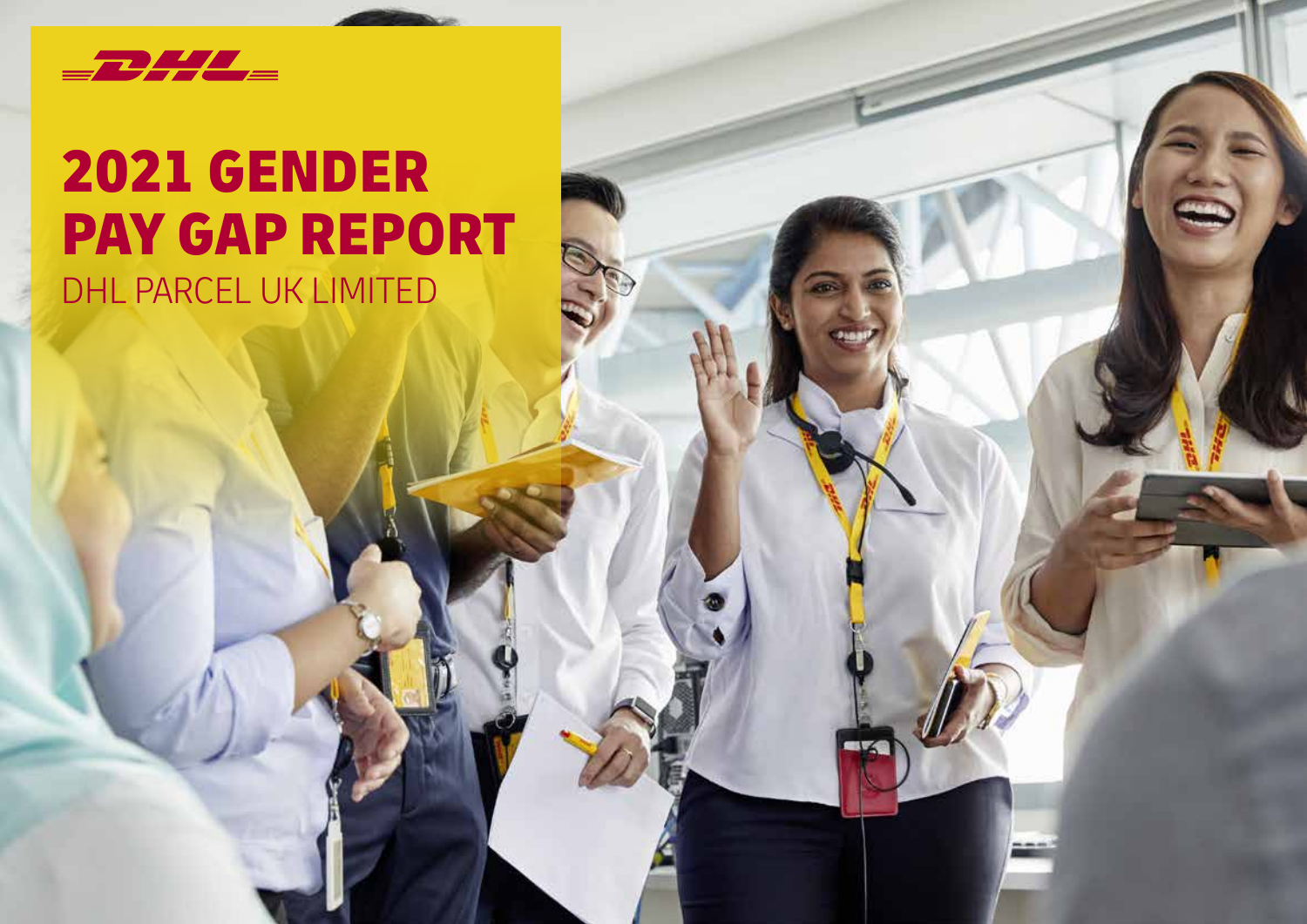

DHL Parcel UK is part of the Deutsche Post DHL Group and our people are at the centre of everything we do; they are the heartbeat of our organisation. We are therefore committed to attracting, developing and retaining our talent, with a heightened focus on how we can bring more women into the organisation and support them in their career development.

As an employer, we pride ourselves on being inclusive and diverse and we are committed to supporting both women and men equally in all elements of their employment.

Paula Gardiner

**Paula Gardiner**  Vice President - HR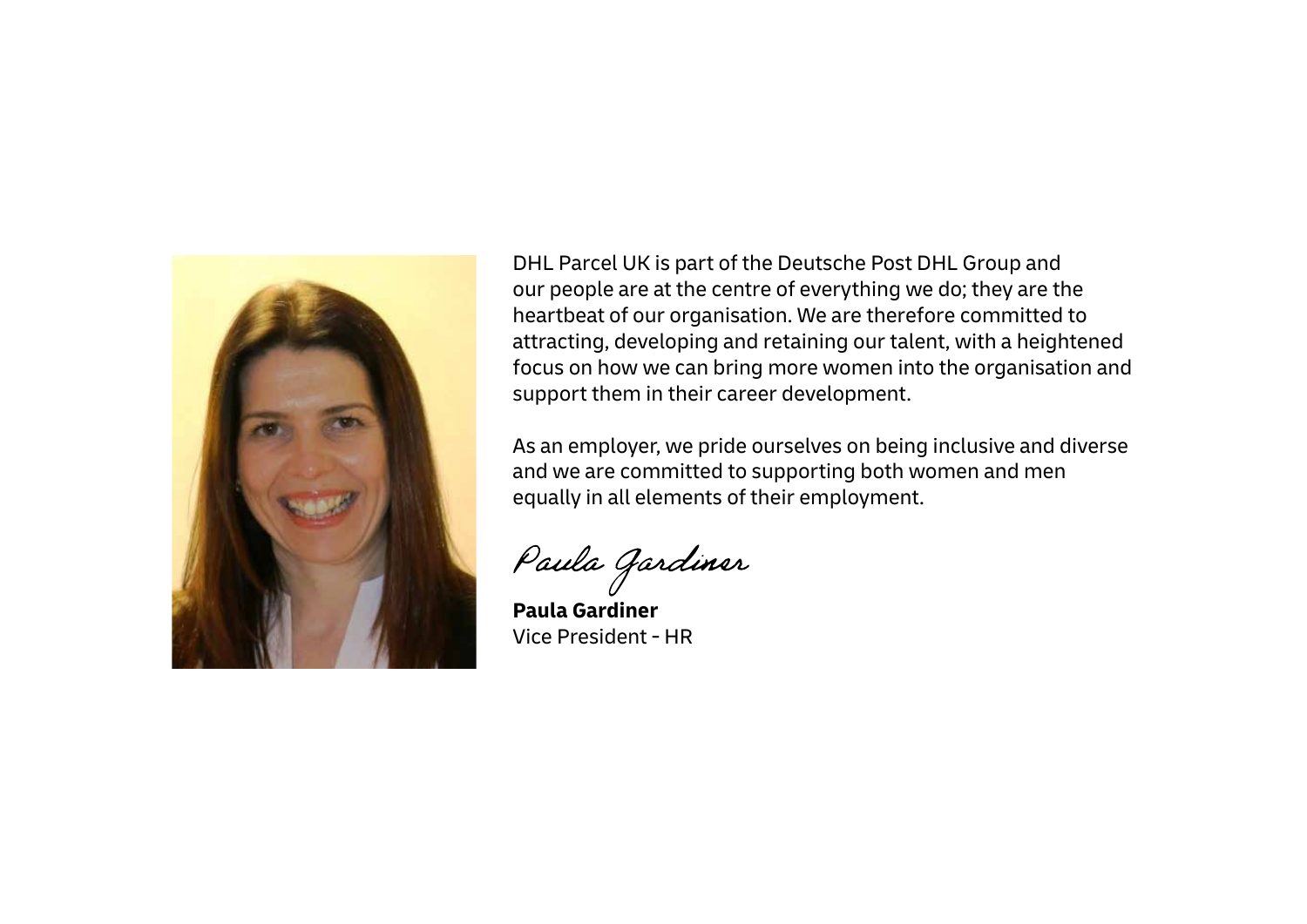# **Proportion of women who Froportion of Women who Freportion of women who Freportion of women who received a bonus payment** BONUS PAY

The below shows our overall median and mean gender pay and bonus gap based on hourly rates of pay as of the snapshot date of 5 April 2021. The right-hand side graphic shows bonus pay paid in the year to April 2021.

#### **Gender pay hourly rate for women**

| 20 N<br>9.1% HIGHER | mean   |
|---------------------|--------|
| 2.7% LOWER          | median |

#### **Women's bonus pay - snapshot**

| 13.6% HIGHER<br>ИМ | mean   |
|--------------------|--------|
| 13.8% HIGHER       | median |

#### **Women's 12 month bonus**

| 29.8% HIGHER                        | mean   |
|-------------------------------------|--------|
| $\longleftrightarrow$<br>0.0% LEVEL | median |



**13.5%**

Proportion of men who received a bonus payment

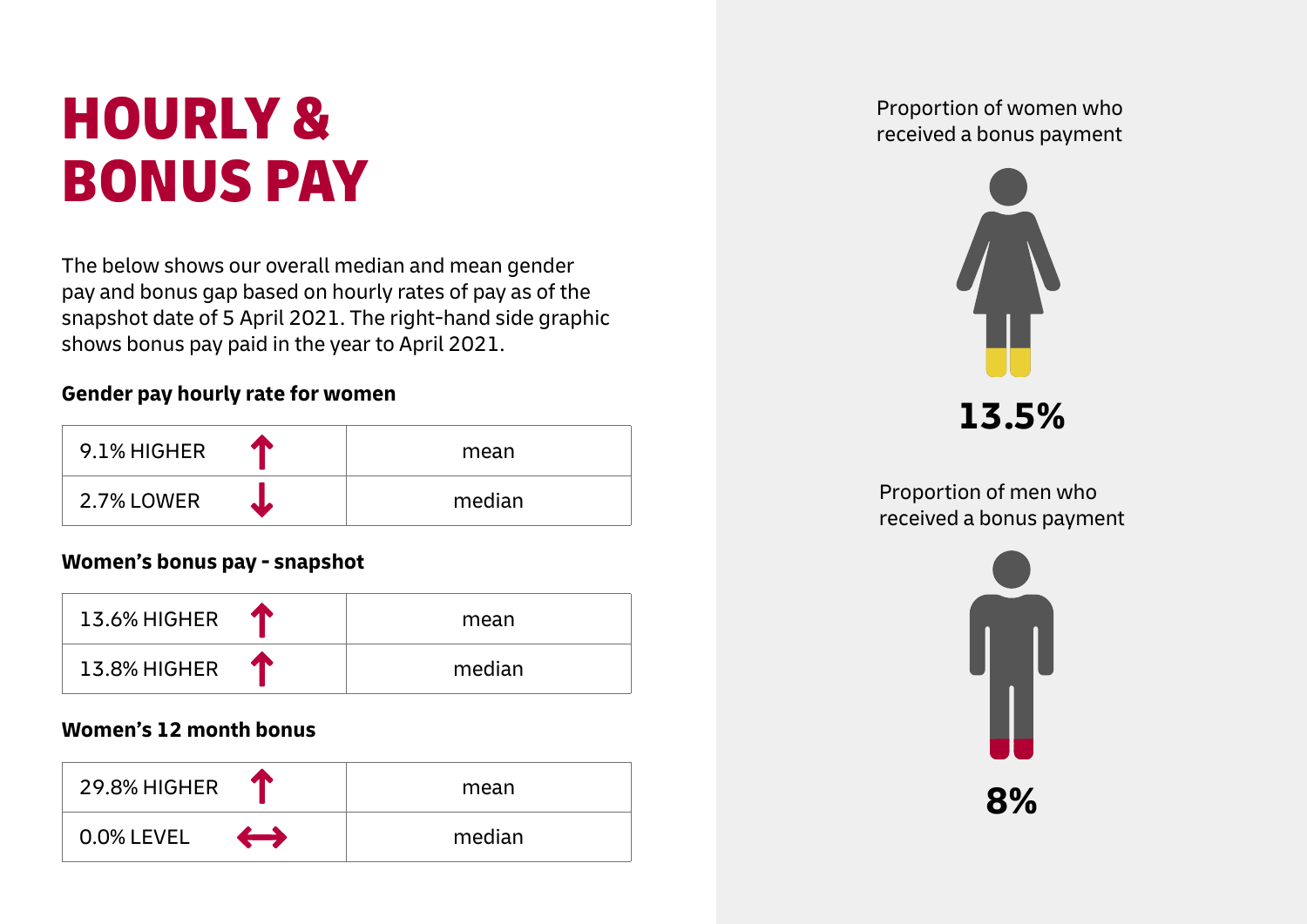## PROPORTION OF MEN & WOMEN IN EACH QUARTILE BAND

The below table displays each quartile and the proportion of men and women in each.

|                       | Men   |                                                                                                                                                                                                                                               | <b>Women</b> |                                   |
|-----------------------|-------|-----------------------------------------------------------------------------------------------------------------------------------------------------------------------------------------------------------------------------------------------|--------------|-----------------------------------|
| <b>Upper quartile</b> | 79.9% | $\hat{\mathfrak{m}}$                                                                                                                                                                                                                          | 20.1%        | <b><i>A A A A A A A A A A</i></b> |
| Upper middle quartile | 77.6% | $\begin{array}{c} \hat{\mathbf{m}} \ \hat{\mathbf{m}} \ \hat{\mathbf{m}} \ \hat{\mathbf{m}} \ \hat{\mathbf{m}} \ \hat{\mathbf{m}} \ \hat{\mathbf{m}} \ \hat{\mathbf{m}} \ \hat{\mathbf{m}} \ \hat{\mathbf{m}} \ \hat{\mathbf{m}} \end{array}$ | 22.4%        |                                   |
| Lower middle quartile | 71%   | <b><i></i></b>                                                                                                                                                                                                                                | 29%          | <b><i>A A A A A A A A A A</i></b> |
| Lower quartile        | 81.6% | $\hat{\mathfrak{m}}\ \hat{\mathfrak{m}}\ \hat{\mathfrak{m}}\ \hat{\mathfrak{m}}\ \hat{\mathfrak{m}}\ \hat{\mathfrak{m}}\ \hat{\mathfrak{m}}\ \hat{\mathfrak{m}}\ \hat{\mathfrak{m}}$                                                          | 18.4%        |                                   |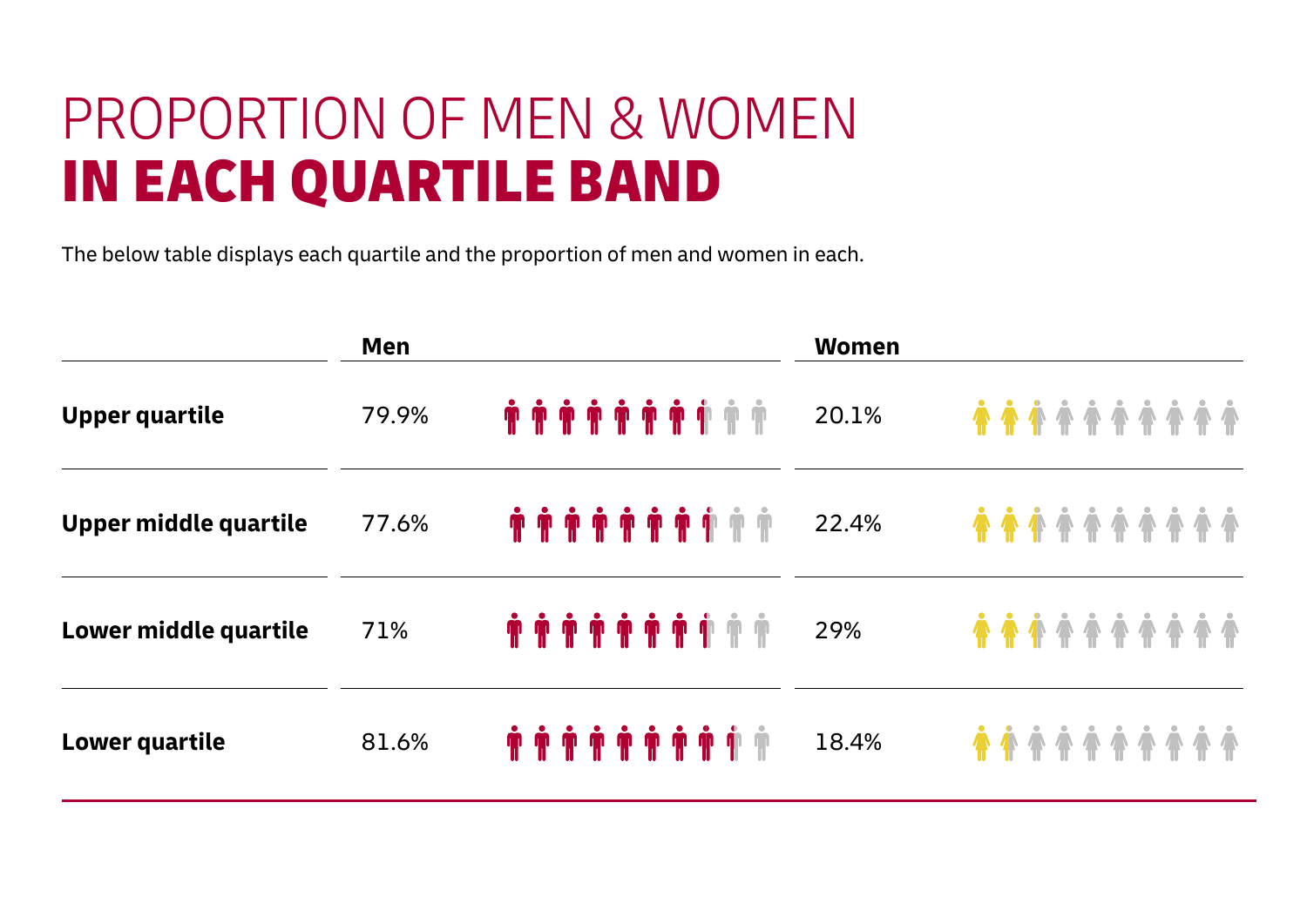

### **Understanding the results**

This year the analysis tells us that, apart from the median hourly rate, DHL Parcel UK gender pay gap favours women within our business. Despite the majority of our workforce being male, our gender pay gap goes against the industry standard.

Our main focus is to look at ways in which we can attract more women into our business. In addition, we are continuing to encourage and support women and men equally in their roles.